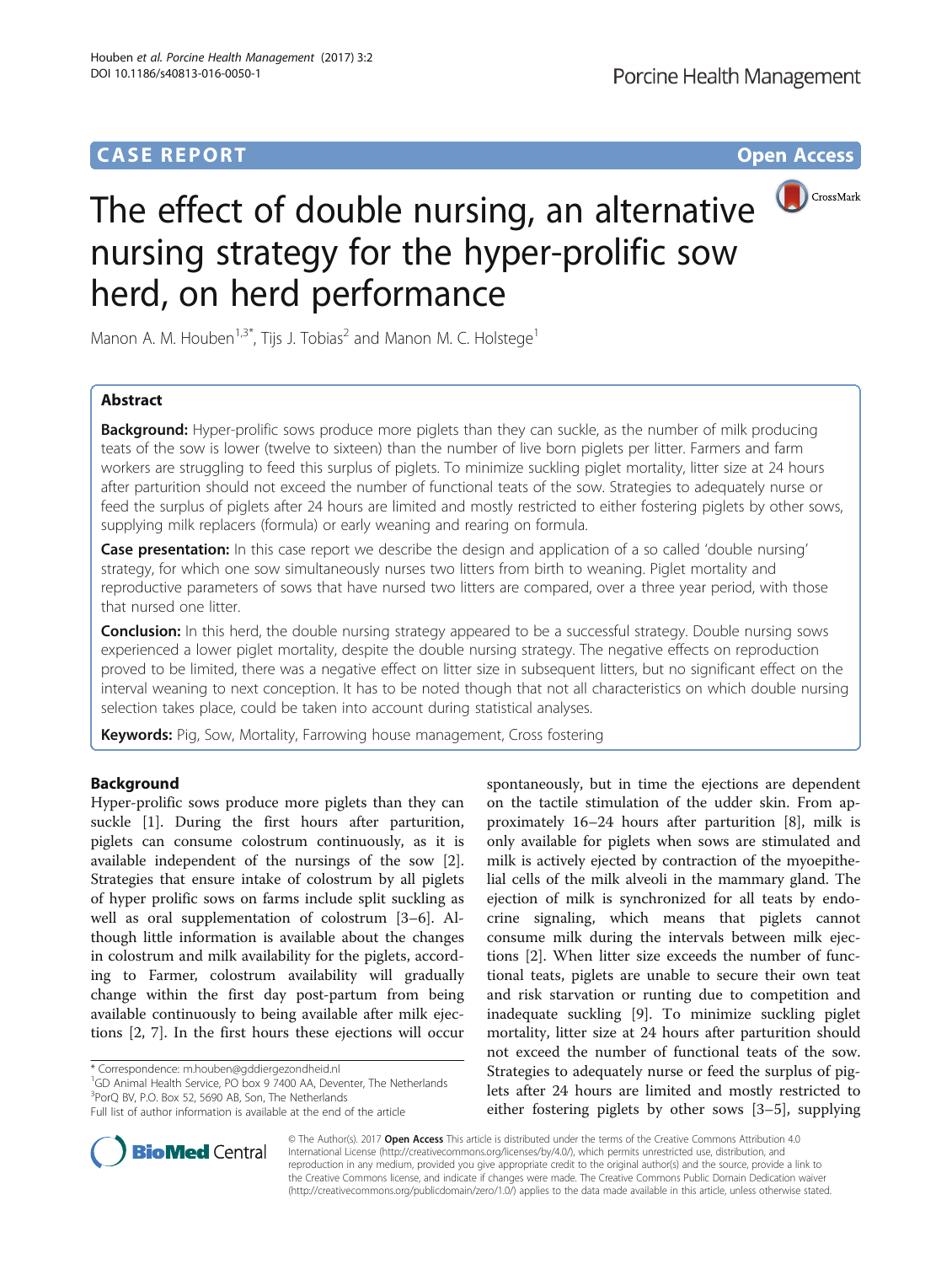milk replacers (formula) or early weaning and rearing on formula [[6, 10\]](#page-6-0).

### Case presentation

The herd described in this case is a hyper prolific sow herd of 550 sows, producing over 30 weaned piglets per sow per year. In 2011, the nursing strategy was a cross fostering strategy where some nursing sows nursed two successive litters, during one lactation (foster sows) [\[6](#page-6-0), [11\]](#page-6-0). However, the main side effect of this strategy within this herd was the early weaning of piglets 1) to create foster sows and 2) to solve stocking problems due to pens occupied by foster sows. This nursing and weaning management resulted in an increased difference in the age of piglets in weaner rooms. Also, this herd is known for recurrent problems with weaning diarrhea due to Escherichia coli. So to reduce the age difference of the piglets at weaning and to ensure that all piglets are nursed and protected by lactogenic immunity for four weeks [\[12](#page-6-0), [13\]](#page-6-0), it was decided to implement a different nursing and fostering strategy. A nursing strategy was designed based on the split suckling strategy [[4](#page-6-0)–[6](#page-6-0)], often applied in sow herds in the first day of parturition, combined with the intermitted suckling strategy [[14](#page-6-0)–[16](#page-6-0)] and it was named "double nursing (DN)". In the double nursing strategy every week one or more sows nurse two litters simultaneously from birth to weaning.

The DN strategy was implemented in 2012. The ultimate goal of DN was: 1) to increase the main weaning age 2) prevent piglets to be weaned before four weeks of age and 3) to reduce the age difference of piglets weaned at the same day. Due to this strategy double nursing sows (DNS), sows that nurse two litters, weaned 21 to 28 piglets per lactation. Feed advisors and the herd veterinarian raised concerns regarding the effect of DN on future sow performance. As in literature this nursing strategy is not described, a retrospective herd performance data analysis was performed, on data from three years, to assess the effect of the double nursing on the piglet mortality in current lactation and reproductive parameters of the subsequent cycle.

## Material and methods

## Double nursing definition

Double nursing sows (DNS) nurse two matched groups of piglets from approximately 12 to 24 hours after parturition until weaning. The two groups are matched by age and number of piglets. One group consists of the litter born from the DNS and the other group consists of an entire litter from one other so called donor sow (Fig. 1). The donor sow is then available as foster sow for the surplus piglets of the same farrowing batch. During lactation the DNS are housed in standard farrowing pens. Double nursing will start after the piglets of both



litters have drunk colostrum of their own mother. One group is housed in the farrowing crate with the DNS, whereas the other group is housed separately in a small pen with a heater, a drinking nipple and milk formula in a feeding trough. Twice a day, preferably every 12 hours, both groups are exchanged (Fig. 1).

## Sows

Sows, selected for DN, have to meet the following criteria: 1) parity two or older, 2) a well-developed udder with a minimum of fourteen producing teats, 3) a calm and motherly behavior of the sow (i.e. the sow is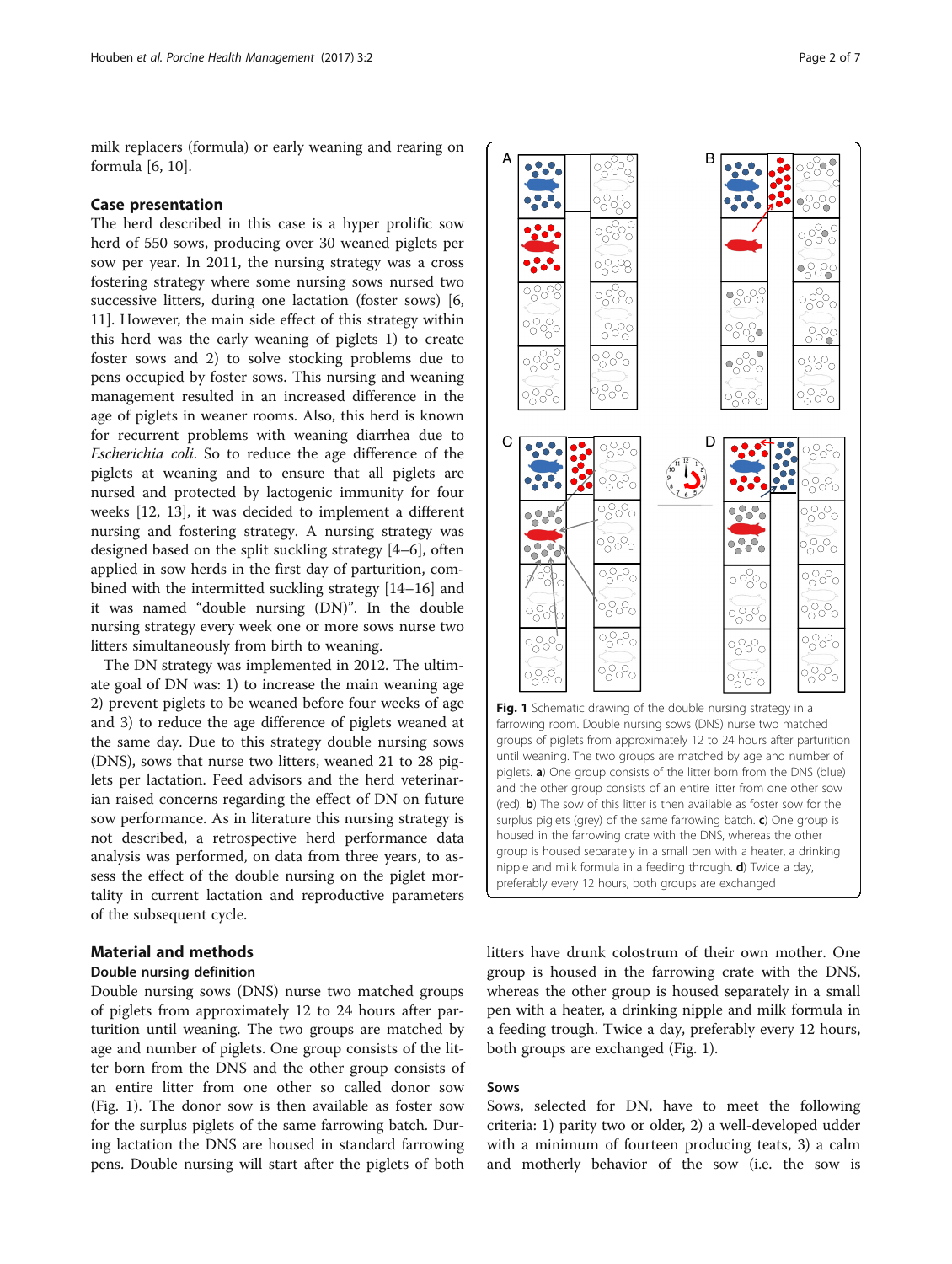<span id="page-2-0"></span>attentive and caring for her piglets. These sows interact positively with their piglets. When nursing she will present her udder well and when lying down she does this carefully and slowly), 4) no dystocia or feed intake problems around farrowing and 5) uniformly sized piglets of her own litter. All sows within a weekly batch of farrowing sows are assessed by the farmer and sows that fulfill these criteria after farrowing are immediately selected for DN. The additional double nursing litter is selected by the farmer from other sows. This donor sow should also express 1) a motherly behavior, 2) have not experienced problems around parturition and 3) her piglets should match the piglets of the DNS. This additional litter needs to match the age of the other litter and preferably the weight of the piglets is similar.

## Herd

DN was applied in a multiplier sow herd of 550 sows with a weekly farrowing of 25 sows. The sows were a Landrace x Large White crossbred (Topigs 20) and gilts were introduced to the breeding stock at 6 months of age. Gestating sows were group-housed in one dynamic sow group with straw bedding and electronic feeding stations from 4 days after insemination until one week before parturition. In the farrowing compartment, sows were housed individually in farrowing crates. Farrowing pens were equipped with a so called balance frame (by Nooyen Pig Flooring, Deurne, The Netherlands), which moves sows up when the sow is standing. The double nursing strategy for the surplus of piglets was implemented in this herd in 2012 and is currently still being applied.

## Technical performance data

To evaluate the effects of DN on performance of current (=defined by nursing) litter and subsequent litter, technical performance data of this herd were collected from the sow management program (Agrovision BV, The Netherlands). Technical data from the current and subsequent litters  $(N = 3.907$  litters) were collected from years 2013, 2014, 2015 and 2016. Sows were selected based on partus date in between the  $1<sup>st</sup>$  of January 2013 and the 31<sup>st</sup> of December 2015. As data of 2016 was already partly available, some subsequent lactation originate from 2016. Farrowing dates of the subsequent lactations were between the 29<sup>th</sup> of May 2013 and the 2<sup>nd</sup> of March 2016.

For the analysis of the technical performance, sows were allocated into three groups: 1) single nursing sows (SNS), which nurse  $\geq$ 11 to  $\leq$  14 piglets during a lactation period of  $\geq 24$  and  $\leq 30$  days, 2) double nursing sows (DNS) that nurse  $\geq 22$  to  $\leq 28$  piglets during a lactation period of ≥ 24 and ≤ 30 days. All other sows, nursing less than 11 or between 15 and 21 or more than 28 piglets and sows with a lactation period < 24 days or > 30 days were allocated in group 3) "OTHERS". The dependent variables used in this study were: 1) mortality during the current lactation, 2) interval weaning-conception for the subsequent farrowing, 3) the number of total born piglets in the next farrowing, 4) the number of live born piglets in the next farrowing. The independent variable was the categorical variable; SNS versus DNS. Data from sows in "OTHERS" were not taken into account in the comparative analyses, because this group is, by the number of piglets or number of lactation days, not meeting the inclusion criteria for being a control for the DN strategy. In addition, only sows with a parity from two to seven were included because other parities were not eligible for double nursing. Finally, lactations were only included if information on the subsequent lactation was present, since the dependent variables 2, 3 and 4 concerned the subsequent lactation.

Piglet mortality during the current lactation was established by dividing the recorded number of dead piglets allocated to the DNS or SNS during lactation by the number of piglets weaned plus the number of recorded lost piglets in the same lactation. This outcome variable was analyzed using a mixed-effects Poisson regression analysis or mixed-effects negative binomial model in case of over dispersion. A mixed-effects model was used to account for the presence of multiple lactations per sow. The number of dead piglets was the dependent variable and the number of weaned piglets plus the number of dead piglets was used as the exposure variable. All other outcome variables 2) interval weaning-conception for the subsequent farrowing, 3) the number of total born piglets in the next farrowing and 4) the number of live born piglets in the next farrowing

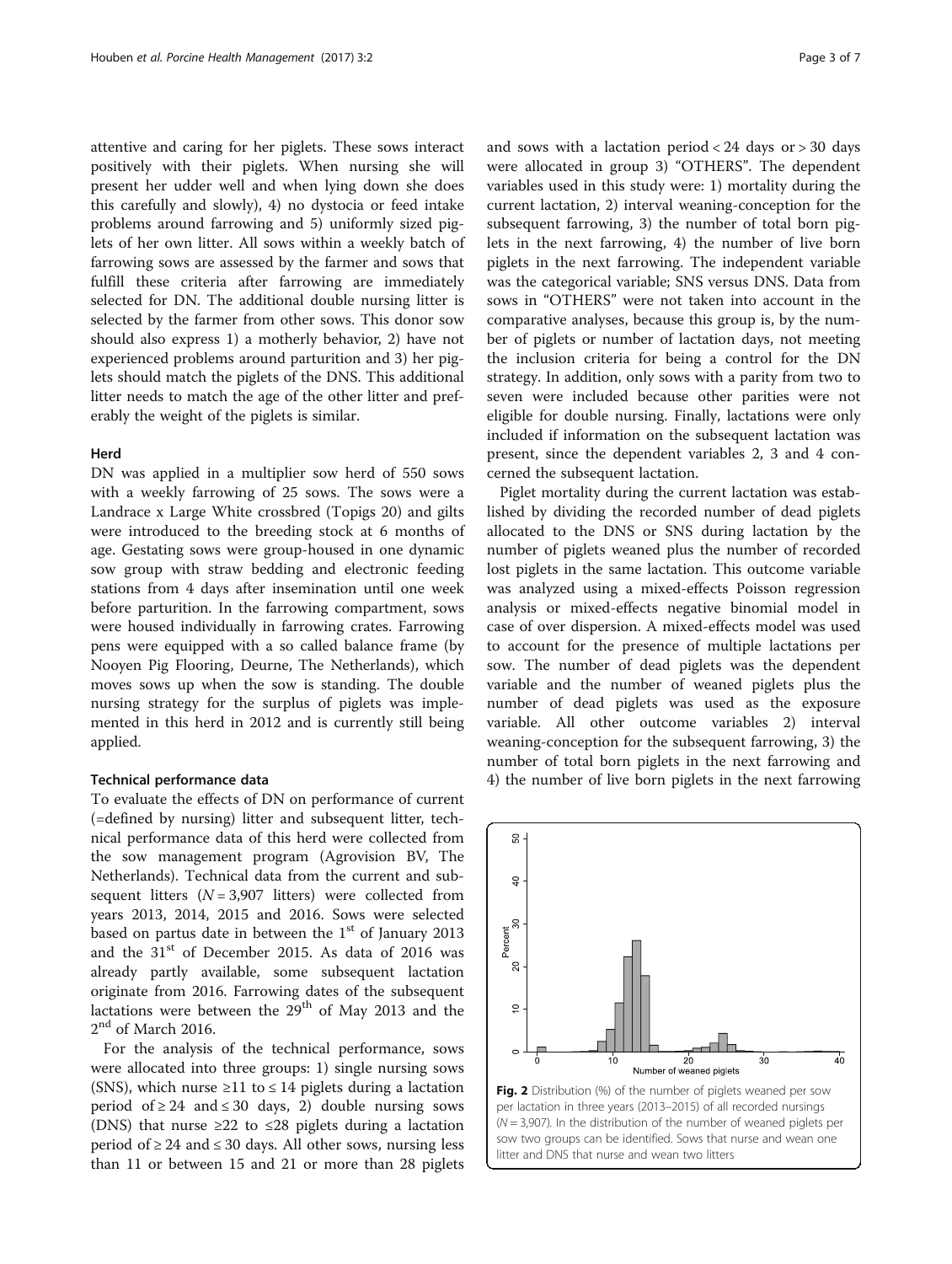| Parity       |             |             |             |             |             |              |             |             |           |
|--------------|-------------|-------------|-------------|-------------|-------------|--------------|-------------|-------------|-----------|
|              | $(N = 667)$ | $(N = 594)$ | $(N = 596)$ | $(N = 528)$ | $(N = 483)$ | $(N = (421)$ | $(N = 365)$ | $(N = 249)$ | $(N = 4)$ |
| SNS          | 83.7%       | 1,4%        | 73.2%       | 71,2%       | 70.8%       | 76.7%        | 70.7%       | 48.6%       | 75,0%     |
| <b>DNS</b>   | 0.3%        | 10.9%       | 12.1%       | 1.9%        | 11.4%       | 6,2%         | 3,8%        | 4.0%        | 0,0%      |
| <b>OTHER</b> | 16.0%       | 7.7%        | 14.8%       | 16.9%       | 17.8%       | 17.1%        | 25,5%       | 47.4%       | 25,0%     |

**Table 1** Distribution of the different nursing strategies per parity for all lactations during a three years period (2013–2015) ( $N = 3907$ )

Single nursing sows (SNS) nurse ≥11 - ≤14 piglets during a lactation period of ≥ 24 and ≤ 30 days. Double nursing sows (DNS) nurse ≥22 - ≤28 piglets during a lactation period ≥ 24 and ≤ 30 days. OTHER are sows, nursing less than 11 or between 15 and 21 or more than 28 piglets and sows with a lactation period < 24 days or > 30 days

were checked for normality. Based on a visual inspection of the normality plot, either a parametric test (mixed-effects generalized linear regression) or a non-parametric test (Wilcoxon rank-sum test; not possible to correct for multiple sow observations) was performed. For all outcome variables accounts that (when possible) a model is used in which a random sow effect is included and the effect of SN/DN is corrected for year of DN/SN, parity during DN/SN.In addition, possible effect-modification by parity is explored using the addition of an interaction term with SN/DN. A *p*-value of  $\leq 0.05$  was considered significant and a *p*-value between  $>0.05$  and  $<=0.10$  a trend. Analyses were performed in Stata version 14 [\[17](#page-6-0)].

## Results

The sows in this herd were highly prolific as 32.8 piglets were weaned per sow per year (PSY) in 2013 and 32.9 and 32.4 PSY in 2014 and 2015, respectively. The mean live born piglets (LBP) per litter were 15.06, 15.22 and 15.02 respectively in 2013, 2014 and 2015. The farrowing rate per year was: 87.6% in 2013, 90.4% in 2014 and 86.5% in 2015. Interval weaning to conception was 6.8 days in 2013, 6.9 days in 2014 and 7.8 days in 2015.

From 02-01-2013 until 31-12-2015 in total 3,907 born litters  $(2013 N = 1,268, 2014 N = 1,308$  and 2015  $N = 1,331$ ) were recorded. The mean total born piglets per litter (TBP) was 16.24 with a standard deviation of 3.53 piglets and the mean live born piglets (LBP) was  $15.10 \pm 3.35$ .

As the selection of double nursing sows was done by the farmer based on defined sow characteristics and not by random assignment, the frequency of double nursing was not equal in all parities. In 3 years 307 out of 3,907 (=7.9%) lactations were DN lactations (Table 1). 2,841 were SN (=72.7%) and 759 nursings (=19.4%) belonged

to the group "OTHERS". DNS were mainly selected from sows of parity 2 to 5 (Table 1). DNS were frequently selected again for DN in the subsequent lactation. When a subsequent lactation was present for DNS  $(N = 250)$ , DN was applied again in 25.2%  $(N = 63)$  of the sows. 57.2% was SN in the subsequent lactation ( $N =$ 143) and 17.6%  $(N = 44)$  belonged to the group "OTHERS". In Fig. [2](#page-2-0) the distribution of number of piglets weaned sow per lactation of all nursings in three years (2013–2015) is shown  $(N = 3,907)$ .

In total, 3,148 nursings could be characterized as either SN  $(N = 2,841)$  or DN  $(N = 307)$ . For 2,498 of the 3,148 nursings, information on the subsequent litter was available (2,248 for SN and 250 for DN). In 650 cases, the subsequent information was not available due to culling ( $N = 328$ , 302 for SN and 26 for DN), or the subsequent litter information was not available yet  $(N = 322)$ , 291 for SN and 31 for DN). As parity-one sows were not used as DNS and the majority of eighth parity sows were culled after weaning, resulting in no subsequent litter, only performance data of sows with parity  $>1$  and  $< 8$ were included in the analysis. A total of 2,039 nursings were eligible for comparative analyses (1,791 SN and 248 DN). The 2,039 lactations originate from 770 sows. A single lactation (including subsequent lactation) was included for 28.2% of the sows. For 71.8% of the sows, more than one lactation was included, with a maximum of 6 lactations.

## The effect of double nursing in the current litter

As expected there was no difference in TBP and LBP in the different nursing strategies during the current lactation (Table 2). However, the DNS weaned more piglets then all other groups as this was the effect of the applied nursing strategy.

Table 2 Technical performance data in the current lactation of parity 2–7, per nursing strategy, in a three year period (2013–2015)

|            | Parity |      | # Total Born<br># Live Born<br>Piglets (LBP)<br>Piglets (TBP) |       |      | Piglet mortality (%) |      | Lactation<br>length (days) |      | # Weaned Piglets<br>per Litter (WPL) |              |       |      |
|------------|--------|------|---------------------------------------------------------------|-------|------|----------------------|------|----------------------------|------|--------------------------------------|--------------|-------|------|
|            | Count  | Mean | Stdv                                                          | Mean  | Stdv | Mean                 | Stdv | Mean                       | Stdv | Mean                                 | Stdv         | Mean  | Stdv |
| SNS        | .791   | 4.11 | 1.64                                                          | 6.68  | 3.44 | 15.60                | 3.23 | 7.13                       | 8.06 | 27.08                                | $.3^{\circ}$ | 12.64 | 0.98 |
| <b>DNS</b> | 248    | 3.79 | 1.41                                                          | 16.29 | 3.44 | 15.44                | 3.28 | 5.10                       | 4.83 | 27.59                                | .52          | 24.17 | .31  |

Single nursing sows (SNS) nursed ≥11 - ≤14 piglets during a lactation period of ≥ 24 and ≤ 30 days. Double nursing sows (DNS) nursed ≥22 - ≤28 piglets during a lactation period ≥ 24 and ≤ 30 days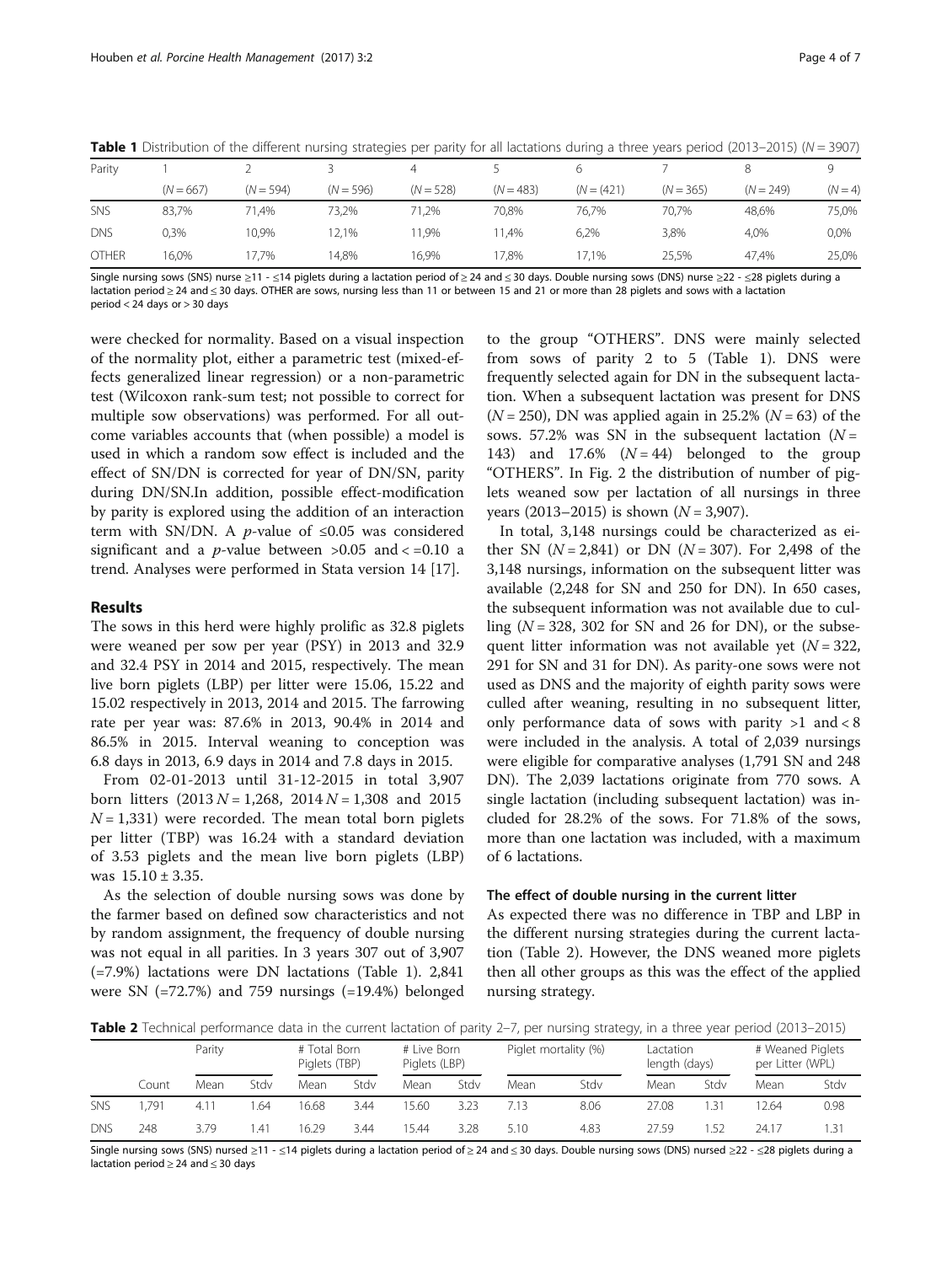Table 3 Multivariable model for mortality including DN/SN, year and parity with random sow effect, during the period 2013–2015  $(N = 2.039)$ 

| Factor          | Category  | <b>IRR</b> | 95% CI        | Count |
|-----------------|-----------|------------|---------------|-------|
| Nursing type    | <b>SN</b> | reference  |               | 1,791 |
|                 | DN        | 0.66       | $0.57 - 0.76$ | 248   |
| Year of weaning | 2013      | reference  |               | 638   |
|                 | 2014      | 1.22       | $1.08 - 1.37$ | 784   |
|                 | 2015      | 1.13       | $1.0 - 1.29$  | 617   |
| Parity          | 2         | reference  |               | 442   |
|                 | 3         | 0.89       | $0.77 - 1.02$ | 424   |
|                 | 4         | 0.94       | $0.81 - 1.09$ | 378   |
|                 | 5         | 0.97       | $0.83 - 1.13$ | 325   |
|                 | 6         | 0.83       | $0.70 - 0.98$ | 283   |
|                 | 7         | 0.72       | $0.58 - 0.88$ | 187   |

Piglet mortality in single nursing sows  $(N = 1,791)$ was 7.13% (95% confidence interval (CI): 6.76–7.50%) versus 5.10% (95% CI: 4.50–5.70%) in double nursing sows  $(N = 248)$ . Since there was significant over dispersion, a negative binomial model was used to analyze the difference in mortality. The mortality during DN was significantly ( $p < 0.001$ ) lower than during SN (incidence rate ratio  $(IRR) = 0.66$  [95% CI: 0.57– 0.76]), when corrected of year and parity (Table 3). There was no significant effect-modifying role of parity (overall P-value of 0.28).

## The effect of double nursing in the subsequent litter

The mean interval weaning to conception (IWC) in SNS was 6.06 (95% CI: 5.76–6.35) and the mean interval weaning to conception of DNS was 5.98 (95% CI: 5.23–6.72) (Table 4). The IWC was not significantly different between DN and SN (Wilcoxson Rank sum test,  $p = 0.30$ ).

A significant negative effect of DN was found on total born piglets and live born piglets in the subsequent litter (Table [5](#page-5-0) and [6](#page-5-0)) (In both cases a mixed-effects generalized linear regression was used). DNS had significantly less TBP (−0.96 (95% CI −1.39 - -0.53) and LBP (−0.95 (95% CI −1.37 - -0.52) in the subsequent litter than the SNS, when corrected for the previous year and parity. There was no significant effect-modifying role of parity in both cases (overall P-value of 0.97 for TBP and 0.54 for LBP).

## **Discussion**

By implementing double nursing as a management strategy, all suckling piglets had daily access to sow milk and none of the piglets had to be weaned early and/or reared solely on formula. This case report shows that DN can be applied, taking into account the selection criteria for sows, ensuring a nursing period of four weeks for all piglets. Unfortunately, not all selection criteria could be incorporated in the multivariable models resulting in a less clear estimate of the true effect of SN/DN. We expect that the effects of SN/DN that were found, are somewhat influenced by effect of selection criteria like sow characteristics. The positive effect of double nursing on piglet mortality in the current lactation on the presented farm is very encouraging, but mortality in DNS can be somewhat biased by data recording by the herdsman and (above mentioned) selection criteria for DN and SN-piglets. Firstly, piglet mortality is not recorded pre- and post-litter-allocation separately. Thus, piglet mortality of the DNS, misses the mortality of non-viable piglets in the litter of "donor" sow in hours before litter allocation. This data recording bias results in a lower calculated mortality in DNS. Secondly, piglets and sows are not randomly selected for DNS, but based on piglet viability and sow motherly behavior. This selection bias has likely contributed to positive effect of DN on piglet mortality that was found. Unknown is the additional effect of the implementation of the double nursing strategy on the overall herd piglet mortality as this study only consists of the recordings of one herd.

Due to milk production almost all sows lose bodyweight during the lactation period [\[18\]](#page-6-0). Excessive body condition loss during lactation may have a negative effect on the weaning to estrus interval, the weaning to conception interval and the litter size of the subsequent litter [[18](#page-6-0)–[22](#page-6-0)]. The technical performance data of the herd of this study showed a negative effect of DNS on the litter size of the subsequent litter (SNS: 17.17 95% CI 17.02–17.32 versus DNS: 16.23 95% CI 15.79–16.67).

Table 4 Reproductive performance data of parity 2–7 in the subsequent litter, classified by nursing type in the previous lactation in 2013–2015

|            | Count | Interval Weaning to<br>Conception (days) |      | # Total Born<br>Piglets (TBP) |      | # Live Born<br>Piglets (LBP) |      | Piglet mortality<br>(% ) |       | Lactation<br>Length (days) |      |
|------------|-------|------------------------------------------|------|-------------------------------|------|------------------------------|------|--------------------------|-------|----------------------------|------|
|            |       | Mean                                     | Stdv | Mean                          | Stdv | Mean                         | Stdv | Mean                     | Stdv  | Mean                       | Stdv |
| SNS        | .791  | 6.05                                     | 6.46 | 7.17                          | 3.31 | 5.80                         | 3.17 | 8.69                     | 11.63 | 27.00                      | 4.11 |
| <b>DNS</b> | 248   | 5.98                                     | 5.93 | 16.23                         | 3.52 | 4.99                         | 3.61 | 9.43                     | 13.99 | 26.90                      | 2.93 |

Single nursing sows (SNS) nursed ≥11 - ≤14 piglets during a lactation period of ≥ 24 and ≤ 30 days. Double nursing sows (DNS) nursed ≥22 - ≤28 piglets during a lactation period ≥ 24 and ≤ 30 days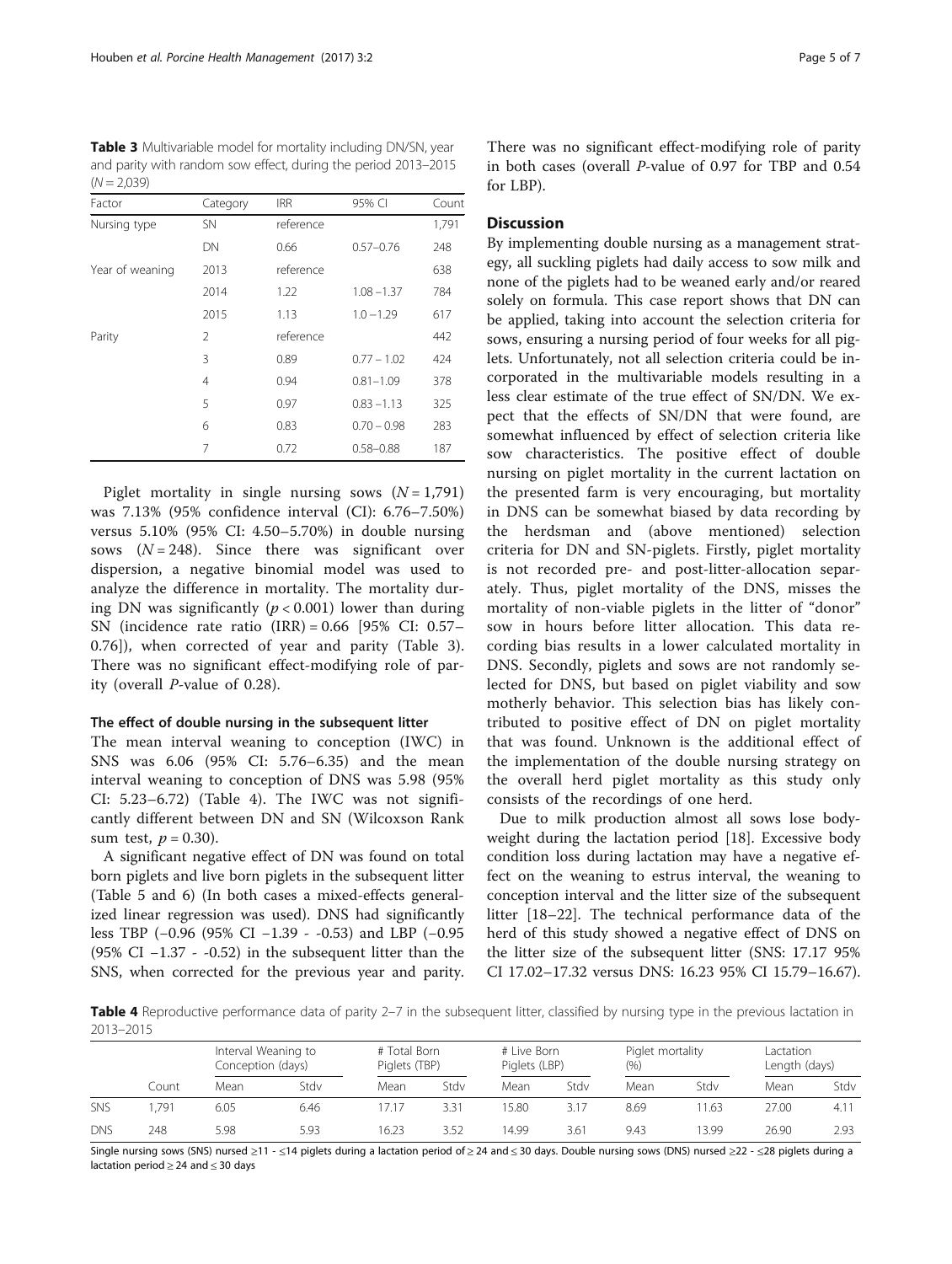<span id="page-5-0"></span>Table 5 Multivariable model for total born piglets in the next farrowing including DN/SN, year and parity with random sow effect, during the period  $2013-2016$  ( $N = 2,039$ )

| Factor                   | Category  | Coefficient | 95%CI           | Count |
|--------------------------|-----------|-------------|-----------------|-------|
| Previous nursing type    | <b>SN</b> | reference   |                 | 1,791 |
|                          | DN        | $-0.97$     | $-1.39 - -0.53$ | 248   |
| Year of previous weaning | 2013      | 0.31        | $-0.07 - 0.69$  | 638   |
|                          | 2014      | 0.43        | $0.11 - 0.75$   | 784   |
|                          | 2015      | reference   |                 | 617   |
| Previous parity          | 2         | 0.11        | $-0.42 - 0.65$  | 442   |
|                          | 3         | 0.56        | $0.03 - 1.09$   | 424   |
|                          | 4         | 0.81        | $0.28 - 1.34$   | 378   |
|                          | 5         | 0.71        | $0.17 - 1.24$   | 325   |
|                          | 6         | 0.64        | $0.11 - 1.18$   | 283   |
|                          | 7         | reference   |                 | 187   |

Total milk yield per day depends on the number of successful nursings multiplied by the number of producing teats [[7, 16](#page-6-0), [23](#page-6-0), [24\]](#page-6-0). In contrast to the first days post-partum, where sows initiate 80–100% of nursings, during the second part of the lactation period piglets more and more initiate nursings by stimulating the sow. Thus, nursing intervals can be driven by piglet behavior [\[25](#page-6-0), [26\]](#page-6-0). In DNS due to piglet behavior, we assume the absolute number of successful nursings to be higher and in that way be an explanation of a higher loss of body condition [\[16, 22\]](#page-6-0). It has been shown that body condition losses of more than 10% in parity 2 can result to lower subsequent litter size and increased weaning to estrus interval [\[18](#page-6-0)]. Because body weights, body condition scores nor back fat at farrowing or weaning were scored, we can only assume that body condition loss during lactation is the reason for the effect in the parity 2 sows. Based on the shown result

Table 6 Multivariable model for live born piglets in the next farrowing including DN/SN, year and parity with random sow effect, during the period  $2013-2016$  ( $N = 2,039$ )

| Factor                   | Category      | Coefficient | 95% CI          | Count |  |
|--------------------------|---------------|-------------|-----------------|-------|--|
| Previous nursing type    | <b>SN</b>     | reference   |                 | 1,791 |  |
|                          | DN            | $-0.95$     | $-1.36 - -0.52$ | 248   |  |
| Year of previous weaning | 2013          | 0.17        | $-0.19 - 0.54$  | 638   |  |
|                          | 2014          | 0.32        | $0.00 - 0.64$   | 784   |  |
|                          | 2015          | reference   |                 | 617   |  |
| Previous parity          | $\mathcal{P}$ | 1.12        | $0.60 - 1.65$   | 442   |  |
|                          | 3             | 1.37        | $0.85 - 1.89$   | 424   |  |
|                          | 4             | 1.23        | $0.70 - 1.75$   | 378   |  |
|                          | 5             | 0.96        | $0.43 - 1.49$   | 325   |  |
|                          | 6             | 0.80        | $0.26 - 1.33$   | 283   |  |
|                          | 7             | reference   |                 | 187   |  |

more focus on body condition loss and high feed intake is necessary for the future.

For this herd instead of weaning to estrus, weaning to conception interval was analyzed. Our data show no effect of DNS on the interval weaning to conception ( $p =$ 0.30) in contrast to a previous publication based on 20 Danish sow herds [[11\]](#page-6-0). Nurse sows were defined as sows weaning their own litter at least 18 days postpartum and thereafter nursing another litter (nurse litter) before service. Foster sows had a longer lactation length and an increased weaning to estrus interval with no effect on subsequent farrowing rate, but a positive effect on the subsequent litter size. DNS was not associated with extra culling of sows as 26 of 307 (=8.5%) of DNS were culled versus 302 of 2,841 (=10.6%) SNS. Whether the negative effect on litter size in double nursing is compensated by absence of a negative effect on the cycle length, compared to the nurse litter strategy, is still unknown as we did not compare the nurse litter strategy and the double nursing strategy within this herd at the same time.

## Conclusion

In this herd the DN appeared to be a successful strategy to nurse the number of piglets born in one-weekfarrowing batch by the sows farrowing within the same batch. DNS seemed to experience a lower piglet mortality, despite the double nursing strategy, even though some methodological issues withhold a firm statistical conclusion in this case. Still, no relevant harmful effects were found, despite a slight negative effect on litter size in subsequent litters. DNS might be a good alternative to other fostering strategies. Future research should be based on multiple herds and include effects of DNS on litter growth and body condition of the sows The authors want to articulate that the effects of DN that were found in this study only apply when sows meet the specific criteria, as random attribution of SN/DN was not performed.

#### Abbreviations

CI: Confidence interval; DN: Double nursing; DNS: Double nursing sow(s); IWC: Interval weaning conception; IRR: Incidence Rate Ratio; LBP: Live born piglets; PSY: Piglet per sow per year; SN: Single nursing; SNS: Single nursing sow(s); Stdv: Standard deviation; TBP: Total born piglets; WPL: Weaned piglets per litter

#### Acknowledgements

The farmer is greatly acknowledged for implementing and optimizing the double nursing strategy as well as for the accurate way of noting sow performance data in the sow management system and making his data available for use in this manuscript.

### Funding

Not applicable.

Availability of data and material Not applicable